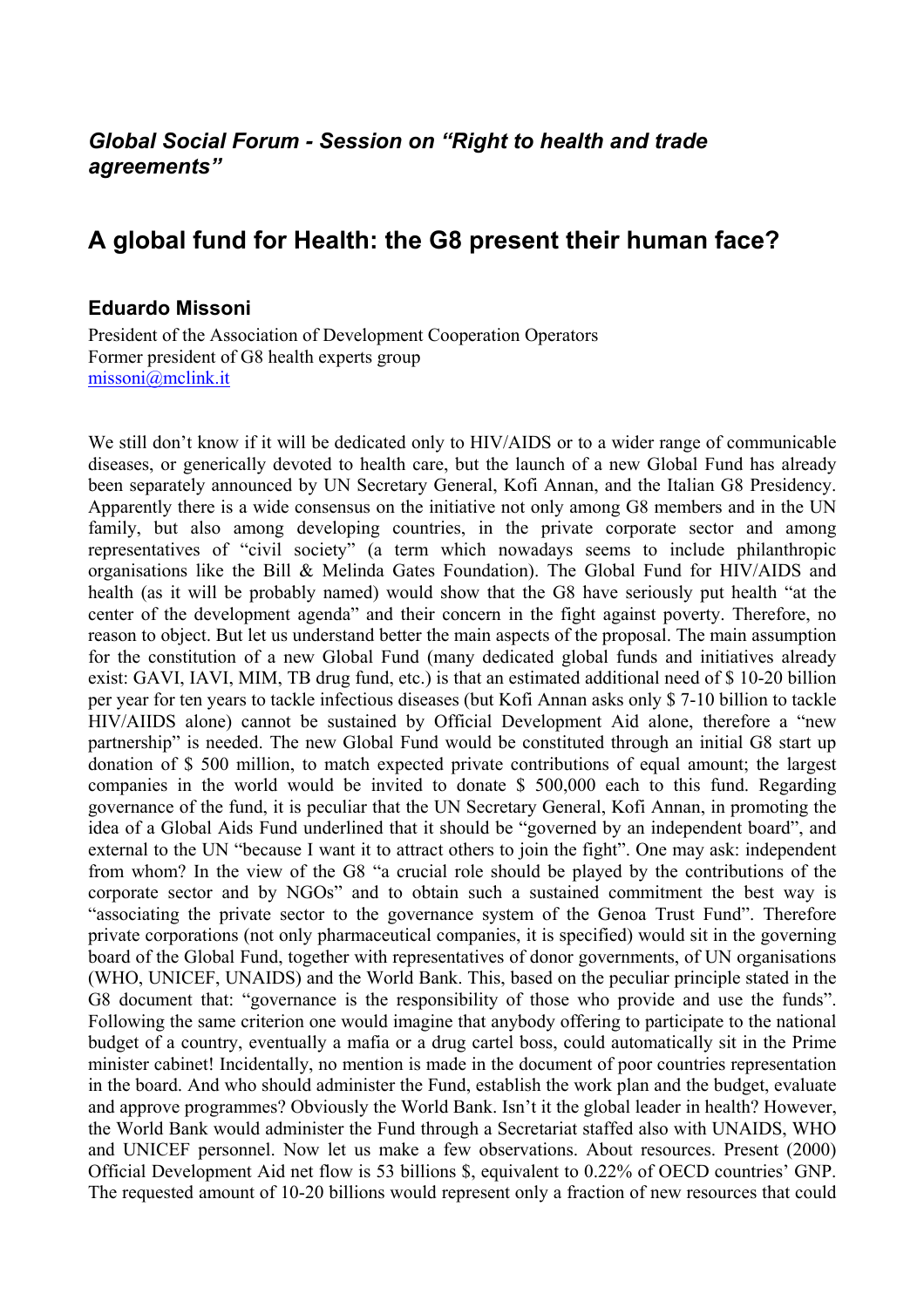be made available if the decades-old agreed target of 0,7% of GNP would be met. Additional resources from the private sector would be obviously welcome. But honestly, asking for \$ 500.000 dollars to a multinational companies looks, rather as a cheap "charity",\* with a tremendous return in corporate global image, practically at no cost and obvious additional advantages if also representation in the governing body of the Global Fund is offered. The corporate sector should be rather invited to contribute to the global effort reducing prices of drugs, technologies and other key health related commodities, with a considerable multiplying effect on the reduction of health services' costs. Or through a full respect of human rights, the adoption of higher labour standards and environmentally safe productive cycles; with an impact on health higher than any donation. Logistical support in the distribution of health commodities, is just one of many other known possibilities for collaboration with the corporate sector. Apart from international taxation mechanisms, including the so called "Tobin tax" on financial transactions, that would grant an enormous constant flow of resources. About governance. Independently from their sources, why shouldn't resources be collected and administered by existing UN organisations? Isn't UNICEF, for example, a Fund with a longstanding experience in attracting and channelling also private contributions? Why an "independent" board to decide about the use of resources for public global health and not WHO which has the mandate and the legitimacy for it? To whom would be the new Global Fund and its governing bodies accountable? Isn't there an evident conflict of interests in having a representative of industry (including pharmaceutical) sitting in a board which may decide about drug purchasing strategies? And, participating in a board where some of those countries are autonomously represented, wouldn't UN legitimacy be undermined as representative of members states' collective interests? To have a full overview on the G8 process, it may be of some interest to remind us the process that brought to the proposal of a Global Fund. In the Terms of reference for health prepared by the Presidency and circulated to G8 partners in January this year, emphasis was put on broad issues like the need for equitable, efficient and effective health systems; access to health services as a core issue and prevention as the focus of a "comprehensive development approach, that gives priority to the improvement of people's life conditions"; the removal of factors in the spheres of economic policy, trade, employment, housing and education, "that increase people's susceptibility to disease and/or limit their access to prevention and care"; access to key medicines and supplies and issues like development of local productive capacity and tiered pricing; as well as the need for a higher degree of coordination among institutional partners. In that first working document "a common framework which supports mandate and stewardship of specialised international Organisations like WHO and the specialised programmes of the UN" was presented as a must. The Global Fund proposal was introduced only later in a document known a "Beyond debt relief" presented in February at the G7 Finance Ministers meeting. And, the "Global Fund" became the hot issue of the following G8 Health experts meeting held in Rome in March. Strongly contrasting positions emerged among G8 experts about the proposal, but one element registered full consensus: no new structures or institutions – in the sense of organisations set up to raise or channel funds - should be established. Multiplicity of existing initiatives should rather be brought under a common framework, and existing international institutions strengthened, while promoting mechanisms for higher efficiency. Approximately one month later, without further technical consultations, all other health related issues were definitively left out from the G8 agenda and the idea of the "Genoa Trust Fund for Health Care" was launched. In fact a new structure, with its own governance system…and many open questions. We probably all agree on the need for a concerted global effort to close the increasing gap between available resources and needs in the fight for health and against diseases in poorer countries, especially in Subsaharan Africa. However, even the most dramatic increase in financial support, will not be sustainable on the long term if macroeconomic factors that have been causing growing inequalities are not corrected and policies that may have secondary negative effects on health avoided. More resources are needed to face the dramatic health situation in Africa and, possibly, more efficient procedures to channel them to the countries in need, nevertheless we should be very careful not to sacrifice consolidated international